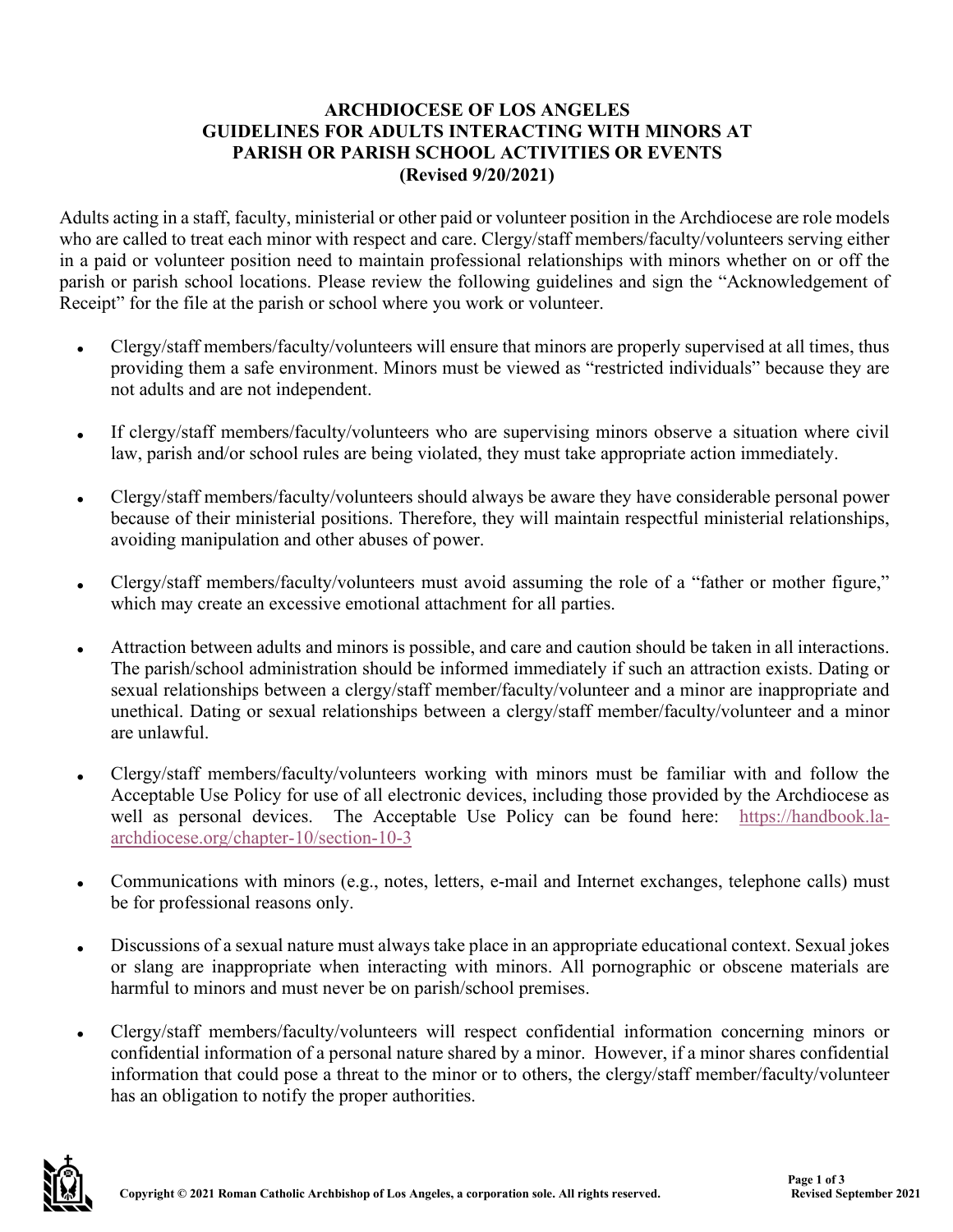- When clergy/staff members/faculty/volunteers are supervising minors or young adults at parish or parish school- sponsored activities, they may not be under the influence of alcohol, may not consume alcohol in the presence of persons under age 21, nor offer alcohol to them.
- When a clergy/staff member/faculty/volunteer is alone in a room with a minor, the door must be open, or there must be clear visibility through windows.
- Clergy/staff members/faculty/volunteers are to engage in games or sports activities with minors only in the presence of other adults, or in a place openly accessible/visible to others.
- Clergy/staff members/faculty/volunteers planning parish/school events in their homes with minors must<br>have the permission of the parish/school administration. In addition, clergy/staff administration. members/faculty/volunteers may not have any minors in their homes without the knowledge of the minor's parent or guardian.
- Clergy/staff members/faculty/volunteers may not drive minors unless it is to or from a parish/parish school - sponsored activity and may never drive alone with a minor. Driving minors requires parental permission slips that indicate the transportation is by personal vehicle. The parish/parish school administration must approve any use of personal vehicles. Trips involving minors must have a sufficient number of adult chaperones and minors to preclude the appearance of inappropriate personal involvement with minors.
- Parent/guardian written permission is required for the publication of a picture of a minor.
- Adults are permitted to interact alone with minor/minors only after complying with Archdiocesan policies regarding fingerprinting and safe environment training.